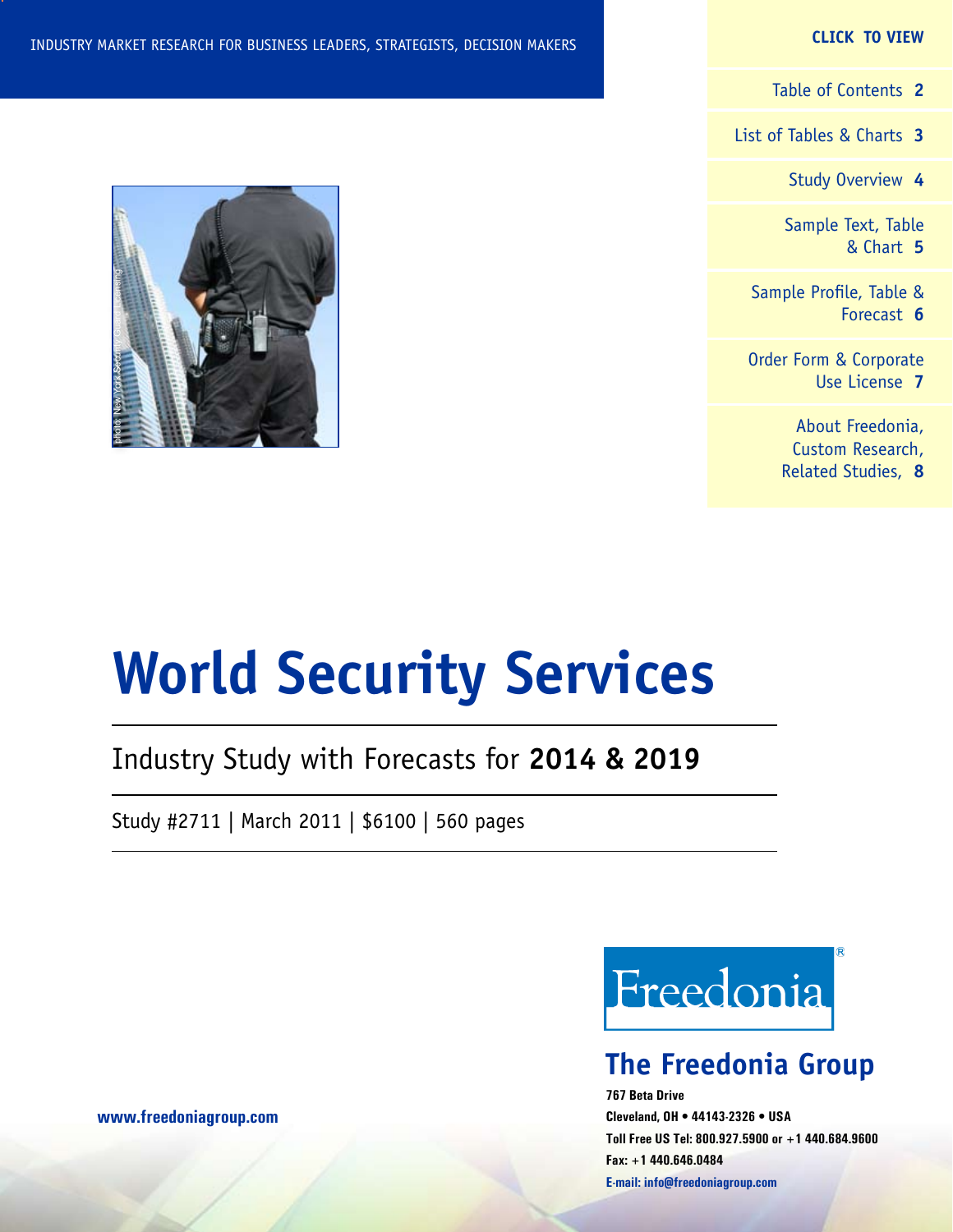<span id="page-1-0"></span>Study #2711 March 2011 \$6100 560 Pages

# **World Security Services**

Industry Study with Forecasts for *2014 & 2019*

## ASIA/PACIFIC

| Security Service Market Environment 228 |  |
|-----------------------------------------|--|
|                                         |  |
|                                         |  |
|                                         |  |
|                                         |  |
|                                         |  |
|                                         |  |
|                                         |  |
|                                         |  |
|                                         |  |
|                                         |  |
|                                         |  |

### OTHER REGIONS

| Central & South America: General  308   |  |
|-----------------------------------------|--|
| Security Service Market Environment 310 |  |
|                                         |  |
|                                         |  |
| Other Central & South America  327      |  |
|                                         |  |
| Security Service Market Environment 338 |  |
|                                         |  |
|                                         |  |
|                                         |  |
|                                         |  |
|                                         |  |
| Security Service Market Environment 374 |  |
| Security Service Outlook 377            |  |
|                                         |  |
|                                         |  |
|                                         |  |
|                                         |  |
|                                         |  |
|                                         |  |

### INDUSTRY STRUCTURE

| Electronics-Intensive Services  422 |  |
|-------------------------------------|--|
|                                     |  |
|                                     |  |
|                                     |  |

### Company Profiles

| AlliedBarton Security Services 437      |  |
|-----------------------------------------|--|
|                                         |  |
|                                         |  |
|                                         |  |
| Canadian Corps of Commissionaires 450   |  |
|                                         |  |
| Corrections Corporation of America  452 |  |
|                                         |  |
|                                         |  |
|                                         |  |
|                                         |  |
|                                         |  |
|                                         |  |
|                                         |  |
|                                         |  |
|                                         |  |
|                                         |  |
|                                         |  |
|                                         |  |
| Prosegur Compania de Seguridad  492     |  |
|                                         |  |
|                                         |  |
|                                         |  |
|                                         |  |
|                                         |  |

# Freedonia

# **List of Tables/Charts**

### Executive Summary

#### Market EnvironmenT

| 1 World Gross Domestic Product by Region  12 |  |
|----------------------------------------------|--|
| 2 World Population by Region  15             |  |
| Cht Median Age of Population                 |  |
| by Region, 1999-2019 16                      |  |
| 3 World Urban Population by Region  21       |  |
| Cht World Urban Population, 2009 22          |  |
| Cht Relationship Between Security Service    |  |
| Revenue per Capita & GDP per Capita 24       |  |
| 4 World Building Construction Expenditures   |  |
|                                              |  |
|                                              |  |

#### **OVERVIEW**

| 1 World Security Service Revenue by Region  44      |
|-----------------------------------------------------|
| Cht World Security Service Revenue                  |
|                                                     |
| Cht Additional Security Service                     |
| Revenue: 2014 v. 2009  45                           |
| 2 World Security Service Revenue by Type  48        |
| Cht World Security Service Revenue by Type, 2009 48 |
| 3 World Security Guard Service                      |
| Revenue by Region  51                               |
| Cht World Security Guard Service                    |
| Revenue by Region, 2009 52                          |
| 4 World Alarm Monitoring Service                    |
|                                                     |
| Cht World Alarm Monitoring Services                 |
| 5 World Armored Transport Service                   |
|                                                     |
| Cht World Armored Transport Services                |
|                                                     |
| 6 World Private Prison Management Service           |
|                                                     |
| Cht World Private Prison Management                 |
| Services by Region, 2009  68                        |
| 7 World Other Security Service                      |
|                                                     |
| Cht World Other Security Services                   |
| Revenue by Region, 2009 70                          |
| 8 World Security Service Revenue by Market  76      |
| Cht World Security Service Revenue                  |
|                                                     |
| 9 World Commercial & Industrial Security            |
| Service Revenue by Region 80                        |
|                                                     |

(continued on following page)

# **Table of Contents**

## Executive Summary

### Market EnvironmenT

| Terrorism & Other Nonconventional Crimes  31 |  |
|----------------------------------------------|--|
|                                              |  |
|                                              |  |
|                                              |  |
|                                              |  |

## **OVERVIEW**

## NORTH AMERICA

| Security Service Market Environment 87 |  |
|----------------------------------------|--|
|                                        |  |
|                                        |  |
|                                        |  |
|                                        |  |

### WESTERN EUROPE

| Security Service Market Environment 129 |  |
|-----------------------------------------|--|
|                                         |  |
|                                         |  |
|                                         |  |
|                                         |  |
|                                         |  |
|                                         |  |
|                                         |  |
|                                         |  |
|                                         |  |
|                                         |  |
|                                         |  |
|                                         |  |
|                                         |  |
|                                         |  |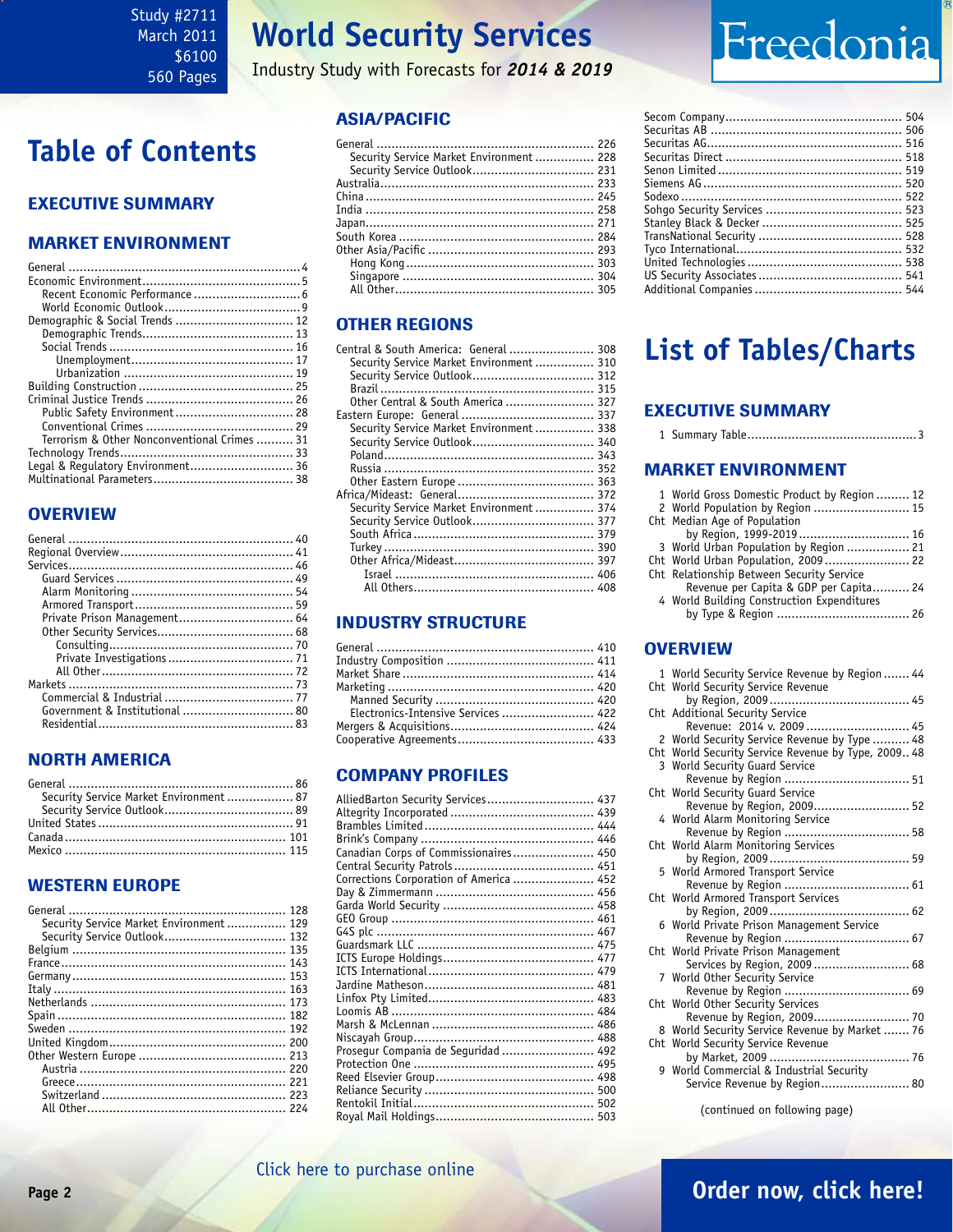<span id="page-2-0"></span>Study #2711 March 2011 \$6100 560 Pages

# **World Security Services**

Industry Study with Forecasts for *2014 & 2019*

# **List of Tables/Charts**

(continued from previous page)

| 10 World Government & Institutional Security |  |
|----------------------------------------------|--|
| Service Revenue by Region 83                 |  |
| 11 World Residential Security Service        |  |
|                                              |  |

### NORTH AMERICA

|    | 1 North America: Market Environment                |
|----|----------------------------------------------------|
|    |                                                    |
|    | 2 North America: Security Services Overview 89     |
|    | 3 North America: Security Service                  |
|    | Revenue by Type & Market  90                       |
|    | Cht North America: Security Service                |
|    | Revenue by Country, 2009 91                        |
|    | 4 United States: Market Environment                |
|    |                                                    |
|    | 5 United States: Security Services Overview 95     |
|    | 6 United States: Security Service                  |
|    |                                                    |
|    | 7 United States: Security Service                  |
|    | Revenue by Market 100                              |
|    | 8 Canada: Market Environment                       |
|    |                                                    |
|    | 9 Canada: Security Service Overview 106            |
| 10 | Canada: Security Service Revenue by Type  109      |
|    | 11 Canada: Security Service Revenue by Market  113 |
|    | 12 Mexico: Market Environment                      |
|    |                                                    |
|    | 13 Mexico: Security Service Overview  121          |
| 14 | Mexico: Security Service Revenue by Type 123       |
|    | 15 Mexico: Security Service Revenue by Market 126  |
|    |                                                    |
|    |                                                    |
|    | <b>WESTERN EUROPE</b>                              |

|                | 1 Western Europe: Market Environment               |
|----------------|----------------------------------------------------|
|                | for Security Services 129                          |
|                | 2 Western Europe: Security Service Overview  131   |
|                | Cht Western Europe: Security Service               |
|                | Revenue by Country, 2009 132                       |
|                | 3 Western Europe: Security Service                 |
|                | Revenue by Type & Market  135                      |
|                | 4 Belgium: Market Environment                      |
|                | for Security Services 137                          |
|                | 5 Belgium: Security Service Overview  139          |
| 6              | Belgium: Security Service Revenue by Type 141      |
| $\overline{7}$ | Belgium: Security Service Revenue by Market. 142   |
| 8              | France: Market Environment                         |
|                | for Security Services 144                          |
|                | 9 France: Security Service Overview 147            |
|                | 10 France: Security Service Revenue by Type  149   |
|                | 11 France: Security Service Revenue by Market  151 |
|                | 12 Germany: Market Environment                     |
|                | for Security Services 155                          |
| 13             | Germany: Security Service Overview 158             |
| 14             | Germany: Security Service Revenue by Type  160     |
| 15             | Germany: Security Service Revenue by Market 162    |
| 16             | Italy: Market Environment                          |
|                | for Security Services 165                          |
| 17             | Italy: Security Service Overview  168              |
| 18             | Italy: Security Service Revenue by Type  170       |
| 19             | Italy: Security Service Revenue by Market 173      |
| 20             | Netherlands: Market Environment                    |
|                | for Security Services 175                          |
|                | 21 Netherlands: Security Service Overview  177     |
| 22             | Netherlands: Security Service Revenue by Type179   |
| 23             | Netherlands: Security Service                      |
|                | Revenue by Market 181                              |
|                | 그는 일이 없었다.                                         |

|  | 24 Spain: Market Environment                      |  |
|--|---------------------------------------------------|--|
|  | for Security Services 183                         |  |
|  | 25 Spain: Security Service Overview 187           |  |
|  | 26 Spain: Security Service Revenue by Type  189   |  |
|  | 27 Spain: Security Service Revenue by Market  191 |  |
|  | 28 Sweden: Market Environment                     |  |
|  | for Security Services 194                         |  |
|  | 29 Sweden: Security Service Overview  196         |  |
|  | 30 Sweden: Security Service Revenue by Type 198   |  |
|  | 31 Sweden: Security Service Revenue by Market 199 |  |
|  | 32 United Kingdom: Market Environment             |  |
|  | for Security Services 202                         |  |
|  | 33 United Kingdom: Security Service Overview  206 |  |
|  | 34 United Kingdom: Security Service               |  |
|  |                                                   |  |
|  | 35 United Kingdom: Security Service               |  |
|  | Revenue by Market 212                             |  |
|  | 36 Other Western Europe: Market Environment       |  |
|  | for Security Services 214                         |  |
|  | 37 Other Western Europe: Security                 |  |
|  |                                                   |  |
|  | 38 Other Western Europe: Security                 |  |
|  | Service Revenue by Type 217                       |  |
|  | 39 Other Western Europe: Security                 |  |
|  | Service Revenue by Market 218                     |  |
|  | 40 Other Western Europe: Security                 |  |
|  | Service Revenue by Country 220                    |  |
|  |                                                   |  |
|  |                                                   |  |

### ASIA/PACIFIC

|    | 1 Asia/Pacific Market Environment                  |  |
|----|----------------------------------------------------|--|
|    | for Security Services 228                          |  |
| 2  | Asia/Pacific: Security Service Overview 230        |  |
|    | Cht Asia/Pacific: Security Service                 |  |
|    | Revenue by Country, 2009 231                       |  |
| 3  | Asia/Pacific: Security Service                     |  |
|    | Revenue by Type & Market  233                      |  |
|    | 4 Australia: Market Environment                    |  |
|    | for Security Services 235                          |  |
| 5  | Australia: Security Service Overview  239          |  |
| 6  | Australia: Security Service Revenue by Type 242    |  |
| 7  | Australia: Security Service Revenue by Market 244  |  |
| 8  | China: Market Environment                          |  |
|    | for Security Services 247                          |  |
| 9  | China: Security Service Overview 251               |  |
| 10 | China: Security Service Revenue by Type  254       |  |
| 11 | China: Security Service Revenue by Market  256     |  |
| 12 | India: Market Environment                          |  |
|    | for Security Services 260                          |  |
| 13 | India: Security Service Overview  263              |  |
| 14 | India: Security Service Revenue by Type 267        |  |
| 15 | India: Security Service Revenue by Market 269      |  |
| 16 | Japan: Market Environment                          |  |
|    | for Security Services 273                          |  |
| 17 | Japan: Security Service Overview  276              |  |
| 18 | Japan: Security Service Revenue by Type 280        |  |
| 19 | Japan: Security Service Revenue by Market 283      |  |
| 20 | South Korea: Market Environment                    |  |
|    | for Security Services 286                          |  |
| 21 | South Korea: Security Service Overview 288         |  |
| 22 | South Korea: Security Service                      |  |
|    |                                                    |  |
| 23 | South Korea: Security Service                      |  |
|    | Revenue by Market 292                              |  |
|    | 24 Other Asia/Pacific: Market Environment          |  |
|    | for Security Services 294                          |  |
| 25 | Other Asia/Pacific: Security Service Overview. 297 |  |
| 26 | Other Asia/Pacific: Security Service               |  |
|    |                                                    |  |
| 27 | Other Asia/Pacific: Security Service               |  |
|    | Revenue by Market 301                              |  |
| 28 | Other Asia/Pacific: Security Service               |  |
|    | Revenue by Country  303                            |  |
|    |                                                    |  |

#### OTHER REGIONS

Freedonia

| 1  | Central & South America: Market Environment                                    |  |
|----|--------------------------------------------------------------------------------|--|
| 2  | for Security Services 309<br>Central & South America: Security                 |  |
| 3  | Central & South America: Revenue                                               |  |
| 4  | Brazil: Market Environment                                                     |  |
|    | for Security Services 317                                                      |  |
| 5  | Brazil: Security Service Overview 320                                          |  |
| 6  | Brazil: Security Service Revenue by Type  324                                  |  |
| 7  | Brazil: Security Service Revenue by Market  326                                |  |
| 8  | Other Central & South America: Market<br>Environment for Security Services 329 |  |
| 9  | Other Central & South America:                                                 |  |
|    | Security Service Overview 331                                                  |  |
|    | Other Central & South America: Security                                        |  |
| 10 |                                                                                |  |
|    | Service Revenue by Type  333                                                   |  |
| 11 | Other Central & South America: Security                                        |  |
|    | Service Revenue by Market 335                                                  |  |
| 12 | Eastern Europe: Market Environment                                             |  |
|    | for Security Services 338                                                      |  |
| 13 | Eastern Europe: Security Service Overview  340                                 |  |
| 14 | Eastern Europe: Security Service                                               |  |
|    | Revenue by Type & Market  342                                                  |  |
|    |                                                                                |  |
| 15 | Poland: Market Environment                                                     |  |
|    | for Security Services 344                                                      |  |
| 16 | Poland: Security Service Overview  347                                         |  |
| 17 | Poland: Security Service Revenue by Type 349                                   |  |
| 18 | Poland: Security Service Revenue by Market 351                                 |  |
| 19 | Russia: Market Environment                                                     |  |
|    | for Security Services 354                                                      |  |
| 20 | Russia: Security Service Overview 357                                          |  |
| 21 | Russia: Security Service Revenue by Type  360                                  |  |
| 22 | Russia: Security Service Revenue by Market  362                                |  |
| 23 |                                                                                |  |
|    | Other Eastern Europe: Market Environment                                       |  |
|    | for Security Services 364                                                      |  |
| 24 | Other Eastern Europe: Security                                                 |  |
| 25 | Other Eastern Europe: Security                                                 |  |
|    | Service Revenue by Type  369                                                   |  |
| 26 | Other Eastern Europe: Security                                                 |  |
|    |                                                                                |  |
|    | Service Revenue by Market 371                                                  |  |
| 27 | Africa/Mideast: Market Environment                                             |  |
|    | for Security Services 374                                                      |  |
| 28 | Africa/Mideast: Security Service Overview 377                                  |  |
| 29 | Africa/Mideast: Security Service                                               |  |
|    | Revenue by Type & Market  379                                                  |  |
| 30 | South Africa: Market Environment                                               |  |
|    | for Security Services 381                                                      |  |
| 31 | South Africa: Security Service Overview 384                                    |  |
| 32 | South Africa: Security Service Revenue by Type386                              |  |
| 33 | South Africa: Security Service                                                 |  |
|    | Revenue by Market 389                                                          |  |
| 34 | Turkey: Market Environment                                                     |  |
|    | for Security Services 392                                                      |  |
|    |                                                                                |  |
| 35 | Turkey: Security Service Overview 394                                          |  |
| 36 | Turkey: Security Service Revenue by Type  395                                  |  |
| 37 | Turkey: Security Service Revenue by Market  396                                |  |
| 38 | Other Africa/Mideast: Market Environment                                       |  |
|    | for Security Services 398                                                      |  |
| 39 | Other Africa/Mideast: Security                                                 |  |
|    |                                                                                |  |
| 40 | Other Africa/Mideast: Security                                                 |  |
|    | Service Revenue by Type  404                                                   |  |
| 41 | Other Africa/Mideast: Security                                                 |  |
|    | Service Revenue by Market 405                                                  |  |
|    |                                                                                |  |

#### INDUSTRY STRUCTURE

|  |  |  |  | 1 World Security Service Revenues |
|--|--|--|--|-----------------------------------|
|--|--|--|--|-----------------------------------|

- by Company, 2009 ................................. 413
- Cht World Security Service Market Share, 2009..... 415
- 2 Selected Acquisitions & Divestitures............. 426
- 3 Selected Cooperative Agreements................. 434

# **Page 3 [Order now, click here!](#page-6-0)**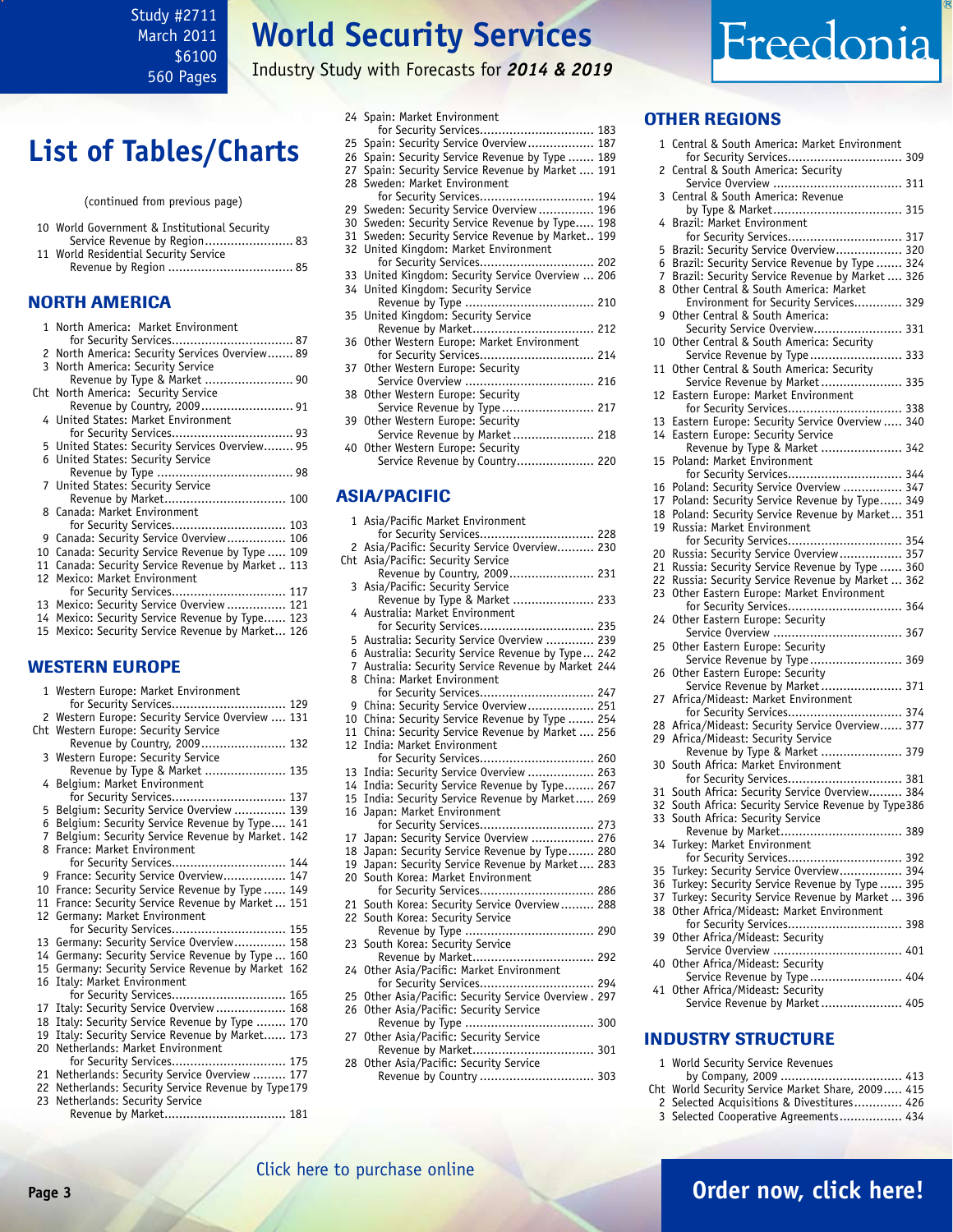# **World Security Services**

<span id="page-3-0"></span>Study #2711 March 2011 \$6100 560 Pages

## Industry Study with Forecasts for *2014 & 2019*

# Freedonia

*Gains will be boosted in part by improved economic activity and building construction expenditures in developed nations, as well as continued growth in these areas in developing ones.* 

# **Global demand to rise 7.4% yearly through 2014**

The global market for private contract security services is forecast to advance 7.4 percent per year through 2014. In general, demand for security services is driven by rising urbanization, the real and perceived risks of crime and terrorism, belief that public safety measures are insufficient, and growth of a middle class with assets to protect and the means to pay for supplementary security. Through 2014, gains will also be boosted by improved economic activity and building construction expenditures from a low 2009 base in developed nations, as well as continued growth in these areas in developing ones.

# **Developing areas to post strongest gains in demand**

The strongest market gains will be posted in developing parts of Asia, Eastern Europe, Africa and the Middle East where security markets are relatively underdeveloped. Factors such as rapid gains in economic activity, rising personal incomes, foreign investment activity, and the increasing belief that public safety forces are overburdened, corrupt or insufficient will boost gains. Increasing regulation and a trend toward greater professionalism in these local security service markets will also drive growth by generating improved levels of public trust. Additionally, intensity of product use (measured against indicators such as GDP and urban population) is relatively low in these regions, indicat**World Security Service Revenues** (\$218.4 billion, 2014) North America 34% Other Regions 22% Western Europe 22% Asia/Pacific 22%

ing significant growth potential going forward. The BRIC countries of Brazil, Russia, India and China, as well as Mexico and South Africa are expected to grow at double-digit rates through 2014.

# **US to remain key market**

The US will remain the largest single consumer of private contract security services, accounting for 29 percent of total world demand in 2014. Advances will trail the global average by a wide margin as the market for most security services continues to mature; however, spending will benefit from a strong cyclical rebound in construction and capital investment spending from a low 2009 base, following a period of economic contraction.

# **Contract guarding to remain largest segment**

Contract guarding will continue to be the largest segment of the market, accounting for more than half of total revenues in 2014. This segment benefits from the minimal capital requirements for operation which, along with relatively low labor costs, make it the dominant security service in the developing markets. The strongest growth prospects exist for services such as systems integration and consulting, which will benefit from the transition from manned to electronic security options but will also be driven by the increased level of capital investment from the low base during the 2008-2009 recession in most developed countries.

Copyright 2011 The Freedonia Group, Inc.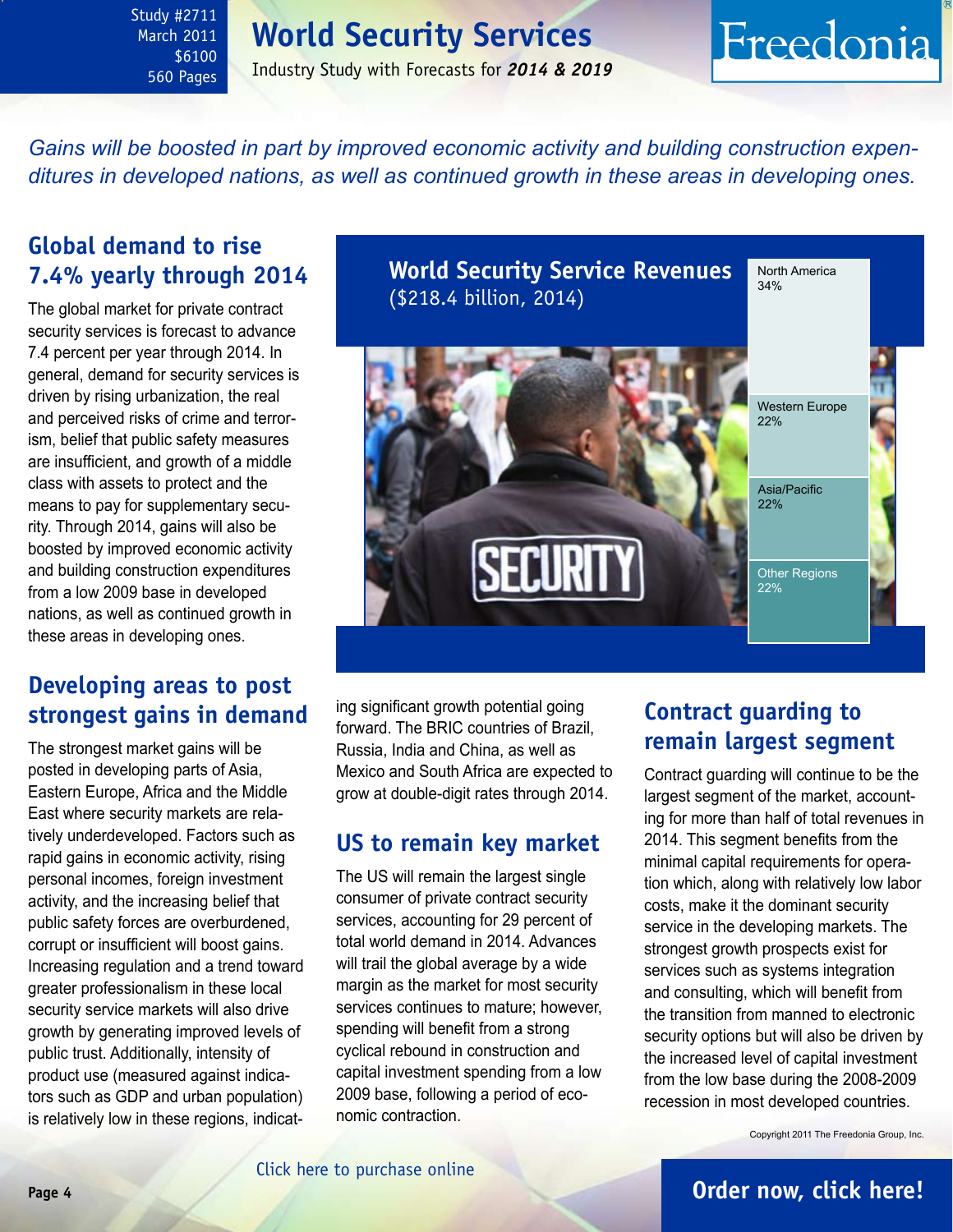# **World Security Services**

Industry Study with Forecasts for *2014 & 2019*

l

# **Sample Text, Table & Chart**

<span id="page-4-0"></span>Study #2711 March 2011 \$6100 560 Pages

## **TABLE VII-5 BRAZIL:**

Freedonia

# **SECURITY SERVICE OVERVIEW**

#### **other regions**

**Brazil: Security Service Revenue by Type -- Braz** traditionally relied primarily on manned guarding at the expe costly electronic security equipment. In 2009, private guarding accounted for 75 percent of total private security service reve larger share compared to other countries with significant security markets. While electronic security continues to make inroad will remain the predominant security measures for many end-

because of lower labor costs relative to the high costs of high capital costs of  $\sim$ tech installations. In Brazil, Brazilian citizens, either born training program, and a physical and physical examines  $\frac{1}{2}$ submit to a background chec no record of being sued; and



Growth in the guarding segment will be driven in large part by the increasing wealth as the country continues to develop economically. The growing feeling that citizens have valuable assets to protect, as well as the means to pay for supplemental protection, coupled with rising security concerns and skepticism of the reliability of public safety officials will spur additional spending on guarding services. The low cost of manned guarding, compared to more technology intensive options, will also drive growth. The increasing professionalization of guards through licensing and training requirements, as well as improving enforcement of these requirements will boost gains by enabling greater trust of private guard companies among the general public. Growth in this segment will also benefit from a certain level of distrust of public police a public safety officials due to widespread reports of corruption responses.

Further gains in security guard revenues will be restrain petition from in-house guards, who account for approximate ter of total nonpublic guards in Brazil. Gains will also be slo





### [Click here to purchase online](http://www.freedoniagroup.com/DocumentDetails.aspx?Referrerid=FM-Bro&StudyID=2711)

# **Page 5 [Order now, click here!](#page-6-0)**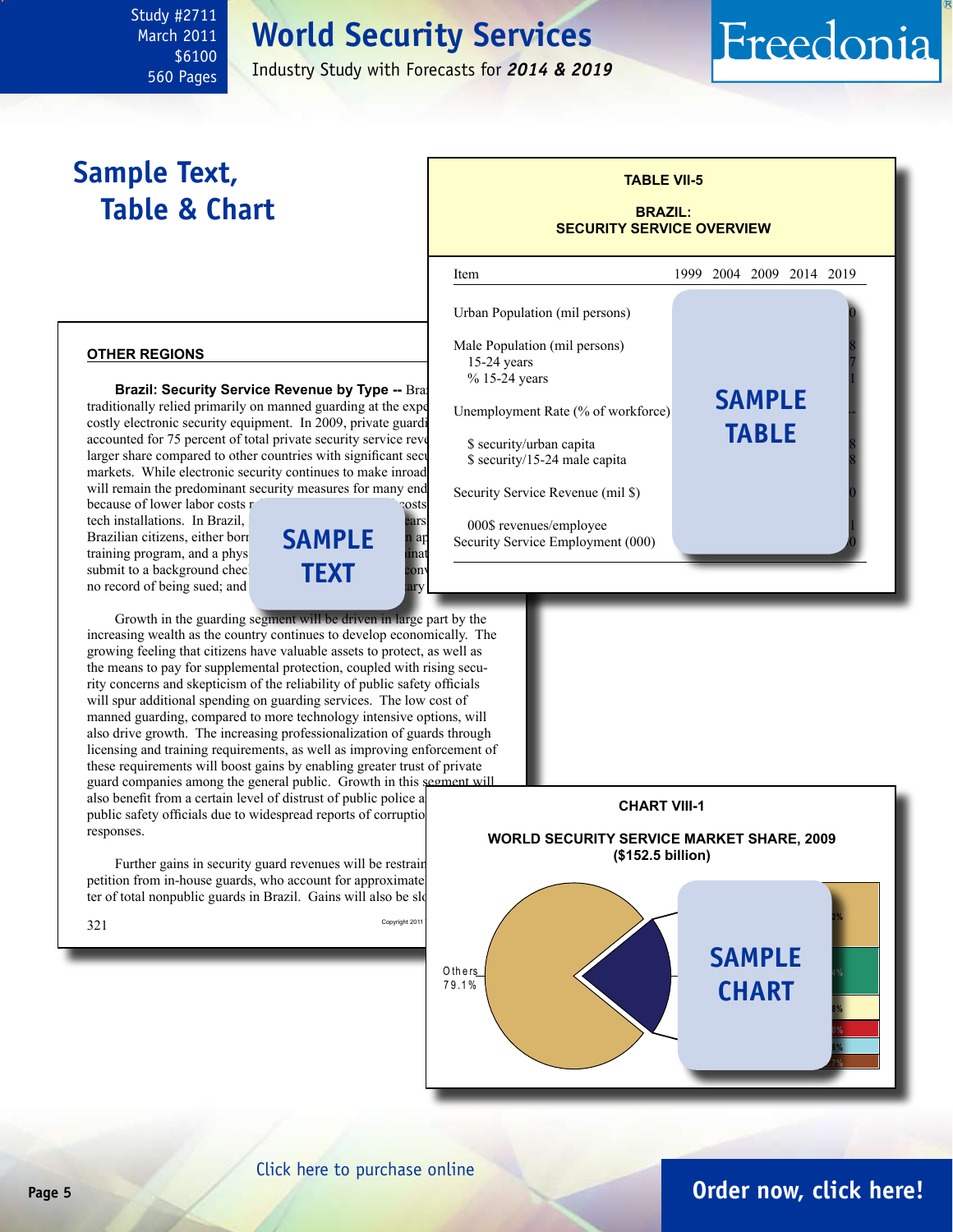# **World Security Services**

Industry Study with Forecasts for *2014 & 2019*

# Freedonia

# **Sample Profile, Table & Forecast**

<span id="page-5-0"></span>Study #2711 March 2011 \$6100 560 Pages



#### **COMPANY PROFILES**

**ICTS Europe Holdings BV** Atlas Arena - Amerika Building Hoogoorddreef 15 1101 BA Amsterdam Netherlands 31-20-567 http://wv Sales:  $\$\blacksquare$   $\blacksquare$   $\blacksquare$   $\blacksquare$   $\blacksquare$   $\blacksquare$   $\blacksquare$   $\blacksquare$   $\blacksquare$   $\blacksquare$   $\blacksquare$   $\blacksquare$   $\blacksquare$   $\blacksquare$   $\blacksquare$   $\blacksquare$   $\blacksquare$   $\blacksquare$   $\blacksquare$   $\blacksquare$   $\blacksquare$   $\blacksquare$   $\blacksquare$   $\blacksquare$   $\blacksquare$   $\blacksquare$   $\blacksquare$   $\blacksquare$   $\blacksquare$   $\blacksquare$   $\bl$ 

Employr **CHILLE** the Beteiligungs AG)<br> **Example Beteiligungs AG)**<br> **Example Beteiligungs AG)** Key Services<br>**PROFILE** and general services **sample**

 $\Gamma$ ICT $\Gamma$  Europe Holdings provides aviation, married and general  $\Gamma$ security security services at a services and government agencies. The Company is a subsidiary of Deutsche Beteiligungs AG

(Germany), a private equity firm.

The Company's aviation security services include cargo scanning, patrolling, access control, people and baggage screening, and guarding services. Specific aviation services encompass the RASCARGO cargo security screening service, which involves taking an air sample from an item and testing it in an analysis unit; and the TRAVELDOC service that provides document verification services for airline passenger screening applications. Among ICTS Europe's maritime security services are port security, cruise ship passenger and luggage screening, design of port security systems, route planning and ship monitoring. General security services from the Company include guarding services, consulting, risk analysis, alarm monitoring, site-specific security teams, K-9 services, and custom training and security awareness programs.

ICTS Europe has subsidiaries in Western and Eastern Europe, the Middle East, Africa, and the Asia/Pacific region. In Western Europe,

477 Copyright 2011 The Freedonia Group, Inc.

"Security service revenues in Brazil are projected to rise 10.5 percent per year through 2014 to \$12.1 billion, continuing recent historical trends and slightly outpacing demand in Central and South America as a whole. Revenue gains will be spurred by a projected acceleration in growth of the Brazilian economy, propelling building construction expenditures and related security spending. Advances will also stem from further gains in the size of the nation's already large urban population and continuing fears among business owners and residents about being victimized by criminal activity." --Section VII, pg. 318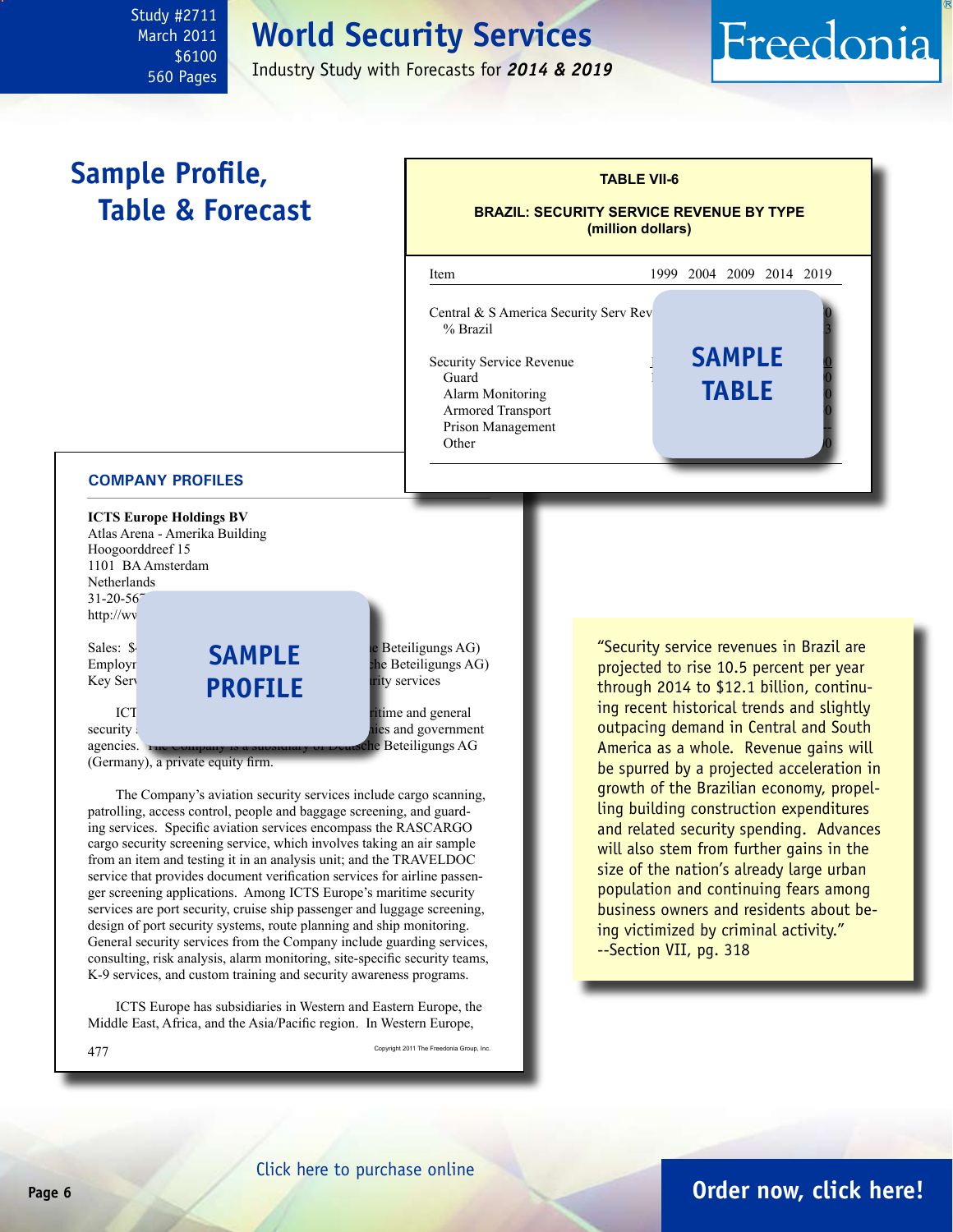# <span id="page-6-0"></span>**ORDER INFORMATION**

**Five Convenient Ways to Order**

INDUSTRY MARKET RESEARCH FOR BUSINESS LEADERS, STRATEGISTS, DECISION MAKERS

# Freedonia

**ONLINE: [www.freedoniagroup.com](http://www.freedoniagroup.com/DocumentDetails.aspx?Referrerid=FM-Bro&StudyID=2711)**

**MAIL: Print out and complete the order form and send to The Freedonia Group (see address at the bottom of this form)**

**PHONE: Call toll free, 800.927.5900 (US) or +1 440.684.9600**

**FAX: +1 440.646.0484 (US)**

**EMAIL: [info@freedoniagroup.com](mailto:info@freedoniagroup.com)**

#### **Free Handling & Shipping**

**There is NO charge for handling or UPS shipping in the US. Expect delivery in 3 to 5 business days. Outside the US, Freedonia provides free airmail service. Express delivery is available at cost.**

#### **Orders Outside of the US**

**Checks must be made payable in US funds, drawn against a US bank and mailed directly to The Freedonia Group. For wire transfers please contact our customer service department at info@ freedoniagroup.com. Credit cards accepted.**

#### **Credit Card Orders**

**For convenience, Freedonia accepts American Express, MasterCard or Visa. Credit card purchases must include account number, expiration date and authorized signature.**

#### **Save 15%**

**If you order three (3) different titles at the same time, you can receive a 15% discount. If your order is accompanied by a check or wire transfer, you may take a 5% cash discount (discounts do not apply to Corporate Use Licenses).**

#### **Corporate Use License**

**Now every decision maker in your organization can act on the key intelligence found in all Freedonia studies. For an additional \$2600, companies receive unlimited use of an electronic version (PDF) of the study. Place it on your intranet, e-mail it to coworkers around the world, or print it as many times as you like,** 

### [Click here to learn more about](http://www.freedoniagroup.com/pdf/FreedoniaCULBro.pdf)  [the Corporate Use License](http://www.freedoniagroup.com/pdf/FreedoniaCULBro.pdf)

| <b>ORDER FORM</b><br><b>F-WEB. 2711</b>                                                                                                               | Name experience and the second contract of the second contract of the second contract of the second contract of the second contract of the second contract of the second contract of the second contract of the second contrac      |
|-------------------------------------------------------------------------------------------------------------------------------------------------------|-------------------------------------------------------------------------------------------------------------------------------------------------------------------------------------------------------------------------------------|
|                                                                                                                                                       |                                                                                                                                                                                                                                     |
|                                                                                                                                                       |                                                                                                                                                                                                                                     |
|                                                                                                                                                       |                                                                                                                                                                                                                                     |
| $+$ \$2600<br>Corporate Use License (add to study price) *                                                                                            | Company <u>example</u> and the company of the company of the company of the company of the company of the company of the company of the company of the company of the company of the company of the company of the company of the c |
| Additional Print Copies @ \$600 each *                                                                                                                |                                                                                                                                                                                                                                     |
| Total (including selected option) \$___________                                                                                                       |                                                                                                                                                                                                                                     |
| □ Enclosed is my check (5% discount) drawn on a US bank and payable to<br>The Freedonia Group, Inc., in US funds (Ohio residents add 7.75% sales tax) | Street (No PO Box please)                                                                                                                                                                                                           |
|                                                                                                                                                       |                                                                                                                                                                                                                                     |
| □ Bill my company □ American Express □ MasterCard □ Visa                                                                                              | City/State/Zip experience and the contract of the contract of the contract of the contract of the contract of the contract of the contract of the contract of the contract of the contract of the contract of the contract of       |
| МM<br>YY                                                                                                                                              |                                                                                                                                                                                                                                     |
|                                                                                                                                                       |                                                                                                                                                                                                                                     |
| Credit Card #<br><b>Expiration Date</b>                                                                                                               |                                                                                                                                                                                                                                     |
|                                                                                                                                                       | Fax $\overline{\phantom{a}}$                                                                                                                                                                                                        |
|                                                                                                                                                       |                                                                                                                                                                                                                                     |
|                                                                                                                                                       |                                                                                                                                                                                                                                     |

**\* Please check appropriate option and sign below to order an electronic version of the study.**

#### **Corporate Use License Agreement**

**The above captioned study may be stored on the company's intranet or shared directory, available to company employees. Copies of the study may be made, but the undersigned represents that distribution of the study will be limited to employees of the company.**

#### **Individual Use License Agreement**

**The undersigned hereby represents that the above captioned study will be used by only \_\_\_ individual(s) who are employees of the company and that the study will not be loaded on a network for multiple users. In the event that usage of the study changes, the Company will promptly notify Freedonia of such change and will pay to Freedonia the appropriate fee based on Freedonia's standard fee schedule then in effect. Note: Entire company corporate use license, add \$2600; one additional user, add \$600; two additional users, add \$1200; three additional users, add \$1800.**

**Signature Signature**

**The Freedonia Group, Inc. 767 Beta Drive • Cleveland, OH • 44143-2326 • USA • [Web site: www.freedoniagroup.com](http://www.freedoniagroup.com/Home.aspx?ReferrerId=FM-Bro) Tel US: 800.927.5900 or +1 440.684.9600 • Fax: +1 440.646.0484 • [e-mail: info@freedoniagroup.com](mailto:info@freedoniagroup.com)**